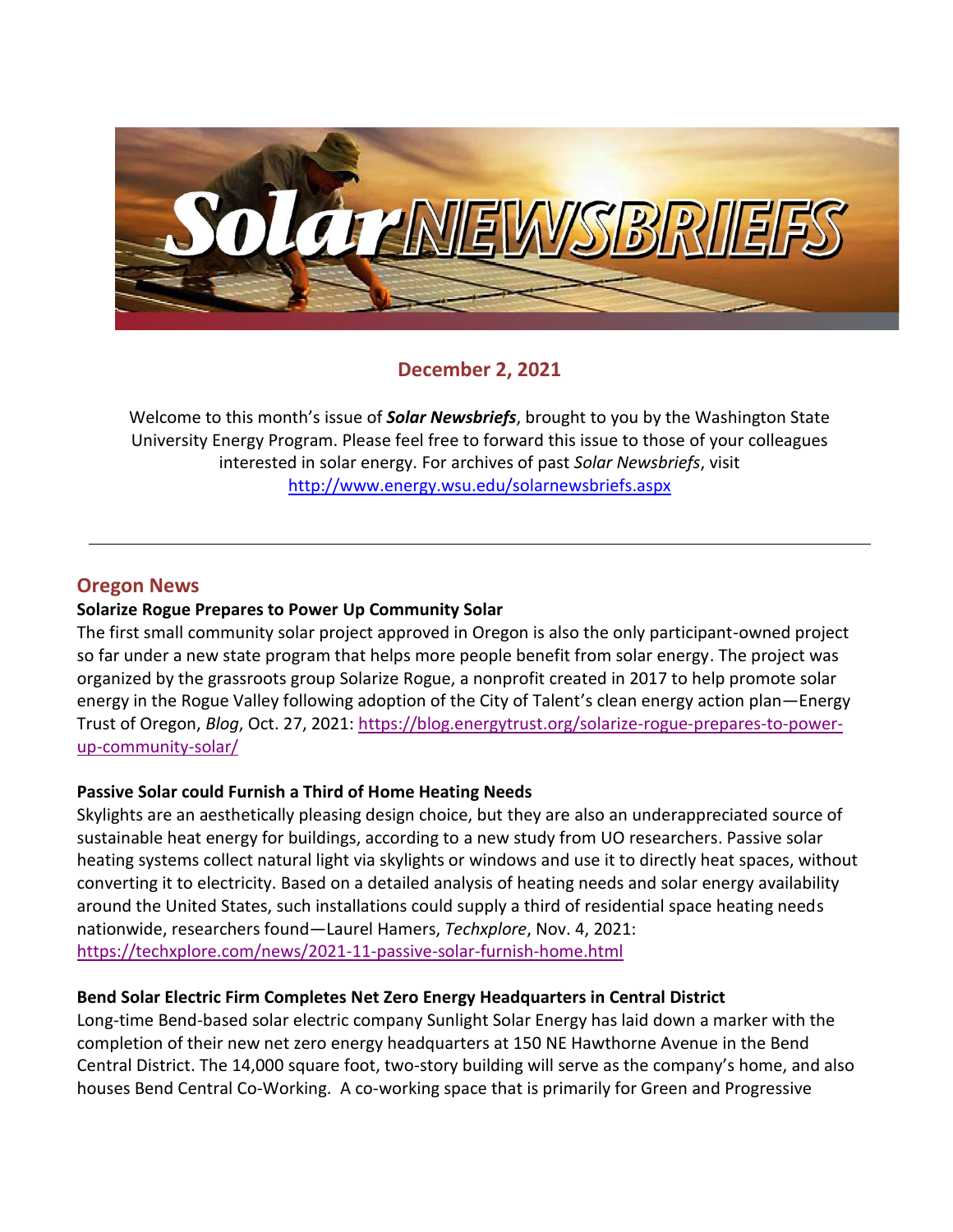Businesses. New tenants are Kôr Community Land Trust, which builds affordable homes to net zero energy, Oregon Wild, which works to protect and restore Oregon's wildlands, wildlife and waters, and the Great Basin Institute, a field studies organization that promotes environmental research, education, and conservation—ktvz news channel 21, Nov. 15, 2021:

[https://ktvz.com/news/environment/2021/11/15/bend-solar-electric-firm-completes-net-zero-energy](https://ktvz.com/news/environment/2021/11/15/bend-solar-electric-firm-completes-net-zero-energy-headquarters-in-central-district/)[headquarters-in-central-district/](https://ktvz.com/news/environment/2021/11/15/bend-solar-electric-firm-completes-net-zero-energy-headquarters-in-central-district/)

#### **Oregon Court of Appeals Overturns Ruling that Blocked Solar Facility Expansion**

The Oregon Court of Appeals has overturned a ruling that blocked a solar facility's expansion in Crook County because its legal reasoning was flawed. The county approved increasing the solar project's size last year from 320 to 654 acres, which was challenged by the Oregon Department of Fish and Wildlife— Mateusz Perkowski, *The Bend Bulletin*, Nov. 17, 2021:

[https://www.bendbulletin.com/localstate/oregon-court-of-appeals-overturns-ruling-that-blocked](https://www.bendbulletin.com/localstate/oregon-court-of-appeals-overturns-ruling-that-blocked-crook-county-solar-facility-expansion/article_3de25919-ad72-554c-8c65-c022d362bfde.html)[crook-county-solar-facility-expansion/article\\_3de25919-ad72-554c-8c65-c022d362bfde.html](https://www.bendbulletin.com/localstate/oregon-court-of-appeals-overturns-ruling-that-blocked-crook-county-solar-facility-expansion/article_3de25919-ad72-554c-8c65-c022d362bfde.html)

### **Washington News**

### **New Solar Project Planned At Issaquah's Pine Lake Middle School**

The Issaquah School District will add solar panels to the roof of Pine Lake Middle School, which will contribute electricity to Puget Sound Energy's Community Solar program. The district announced the new partnership with PSE on Tuesday, making Pine Lake the second site selected to host solar panels since the renewable energy program launched earlier this year—Lucas Combos, *Patch*, Nov. 9, 2021: [https://patch.com/washington/sammamish/new-solar-project-planned-issaquahs-pine-lake-middle](https://patch.com/washington/sammamish/new-solar-project-planned-issaquahs-pine-lake-middle-school)[school](https://patch.com/washington/sammamish/new-solar-project-planned-issaquahs-pine-lake-middle-school)

### **PSE Launches Community Solar at Olympia High School**

[Puget Sound Energy](http://pse.com/Pages/default.aspx) (PSE) partnered with Olympia School District to launch Community Solar, a new voluntary renewable energy program now available for customer subscription. Located at Olympia High School, the first solar installation in the program features more than 500 solar panels installed on the roof of the school gymnasium building. The installation provides 200 kilowatts of AC power (kWac), which equates to approximately 135 "shares" available for subscription to PSE electric customers-Puget Sound Energy, *Thurston Talk*, Nov. 11, 2021: [https://www.thurstontalk.com/2021/11/10/pse](https://www.thurstontalk.com/2021/11/10/pse-launches-community-solar-at-olympia-high-school/)[launches-community-solar-at-olympia-high-school/](https://www.thurstontalk.com/2021/11/10/pse-launches-community-solar-at-olympia-high-school/)

#### **GSE Partners with RE-volv to Bring Solar Power to Local Nonprofit**

Gonzaga Sustainable Energy (GSE) has partnered with RE-volv, a climate justice nonprofit, to bring solar power to nonprofits in Spokane. Around 1.5 million nonprofits in the U.S. face significant barriers to getting solar projects financed because nonprofits cannot access traditional solar financing, according to the RE-volv website. "The reason why RE-volv focuses on nonprofits is that nonprofits don't get that tax incentive for having solar on their buildings that normal people do," said GSE President Theo Labay. "If you install solar on your home, you get a certain tax deduction by having solar and also get certain benefits from utility for that too, and nonprofits don't get that."—Claire Tollan, *Gonzaga Bulletin*, Nov. 17, 2021: [https://www.gonzagabulletin.com/news/gse-partners-with-re-volv-to-bring-solar-power-to](https://www.gonzagabulletin.com/news/gse-partners-with-re-volv-to-bring-solar-power-to-local-nonprofit/article_2a091b6e-465a-11ec-9421-87a9044422e2.html)[local-nonprofit/article\\_2a091b6e-465a-11ec-9421-87a9044422e2.html](https://www.gonzagabulletin.com/news/gse-partners-with-re-volv-to-bring-solar-power-to-local-nonprofit/article_2a091b6e-465a-11ec-9421-87a9044422e2.html)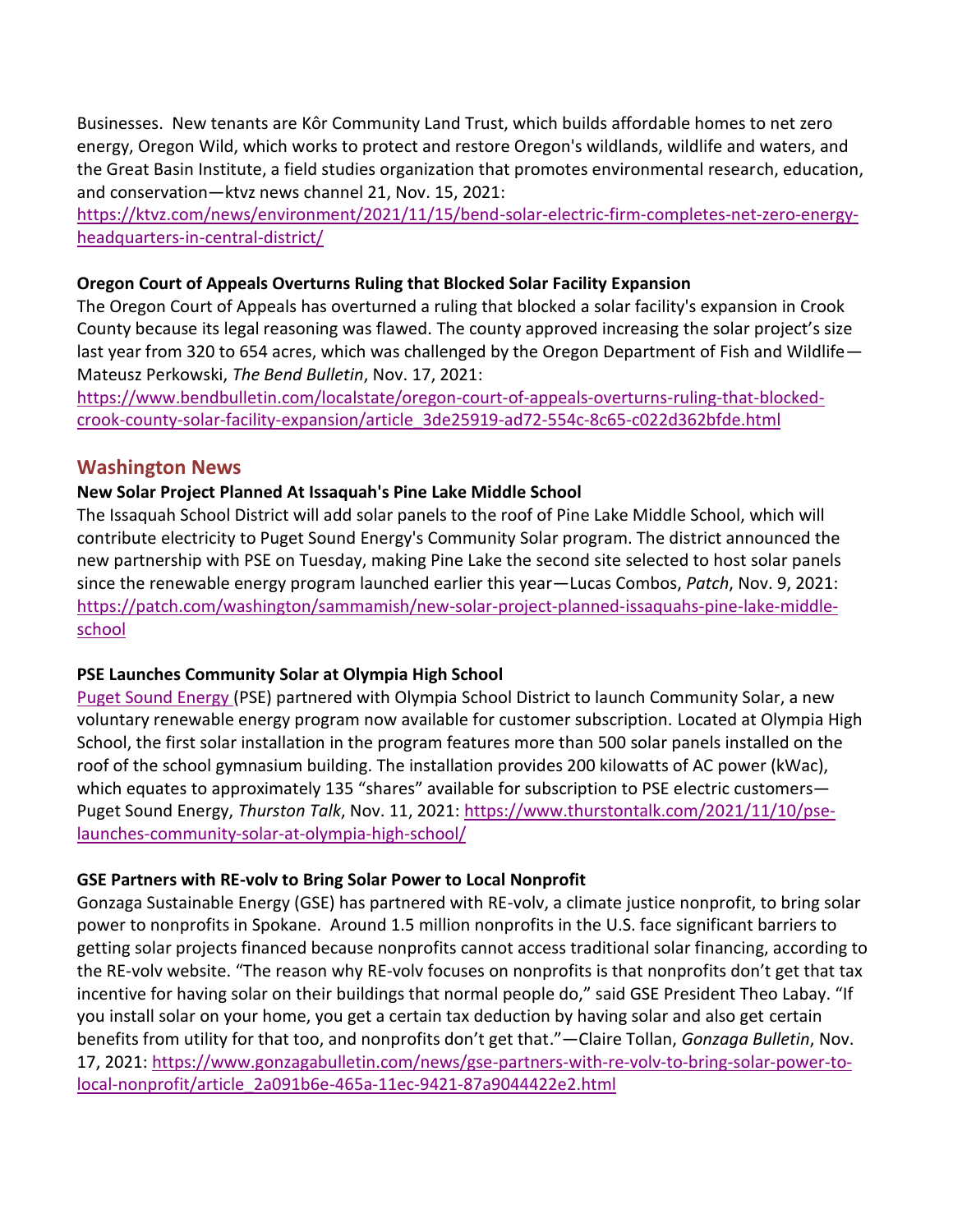#### **Case Study: Landmark Net-Zero Building**

An inside look at Seattle's 303 Battery development. The address of what is said to be the world's most sustainable, net zero high-rise apartment property seems particularly fitting. Seattle's 303 Battery will be solar powered, of course. But when need be, it also will be run on batteries—Lew Sichelman, *Multi-Housing News*, Nov. 18, 2021: [https://www.multihousingnews.com/case-study-tallest-net-zero](https://www.multihousingnews.com/case-study-tallest-net-zero-building/)[building/](https://www.multihousingnews.com/case-study-tallest-net-zero-building/)

#### **Hanwha Buys Large Stake in REC Silicon, Looks to Restart US Polysilicon Production**

Hanwha Solutions Corporation has agreed to buy a 16.67% stake in Norwegian polysilicon manufacturer REC Silicon in a deal worth around U.S. \$160 million, with the South Korean chemical company looking to reopen REC Silicon's 20,000MT polysilicon factory in the U.S. The transaction is expected to provide REC Silicon with enough capital to restart its operations at the 20,000MT Moses Lake polysilicon facility in Washington during 2023, which employs fluidized bed reactor (FBR) technology to produce granular polysilicon, which REC Silicon said uses 90% less power than the traditional Siemens process— Sean Rai-Roche, *PV Tech*, Nov. 18, 2021: [https://www.pv-tech.org/hanwha-buys-large-stake-in-rec](https://www.pv-tech.org/hanwha-buys-large-stake-in-rec-silicon-looks-to-restart-us-polysilicon-production/)[silicon-looks-to-restart-us-polysilicon-production/](https://www.pv-tech.org/hanwha-buys-large-stake-in-rec-silicon-looks-to-restart-us-polysilicon-production/)

### **Regional and National News**

### **Congress Poised to Dramatically Alter Clean Energy Subsidies**

The tax credits that underwrote America's renewable energy revolution are set for a makeover as part of the \$1.75 trillion reconciliation bill. As written, the Democratic proposal would dramatically revamp the subsidies available to wind and solar projects, requiring developers to use union labor and American-made products to receive the full value of the subsidy. The bill also includes a bonus for projects built in former coal communities—Benjamin Storrow*, E&E News*, Nov. 11, 2021: <https://www.eenews.net/articles/congress-poised-to-dramatically-alter-clean-energy-subsidies/>

### **Why Putting Solar Canopies on Parking Lots is a Smart Green Move**

Solar farms are proliferating on undeveloped land, often harming ecosystems. But placing solar canopies on large parking lots offers a host of advantages — making use of land that is already cleared, producing electricity close to those who need it, and even shading cars—Richard Conniff, *Yale Environment 360*, Nov. 22, 2021: [https://e360.yale.edu/features/putting-solar-panels-atop-parking-lots](https://e360.yale.edu/features/putting-solar-panels-atop-parking-lots-a-green-energy-solution)[a-green-energy-solution](https://e360.yale.edu/features/putting-solar-panels-atop-parking-lots-a-green-energy-solution)

### **Greenest States in the U.S.: The Evergreen State Lives Up to its Name in 2021**

The majority of Americans see global climate change as a major threat, right up there with infectious diseases, terrorism and nuclear weapons, according to Pew Research Center. The U.S. has a goal of netzero carbon emissions by 2050. Still, about two-thirds of adults in the U.S. do not think the federal government is doing enough to protect the environment. To find out which states are doing the most to combat the climate crisis, the Consumer Affairs Research Team aggregated the latest available public data to analyze each state's carbon emissions, waste, recycling, composting and energy generation from renewable and nuclear sources—Kathryn Parkman, *Consumer Affairs*, Nov. 19, 2021: <https://www.consumeraffairs.com/solar-energy/greenest-states-in-us.html?preview=true>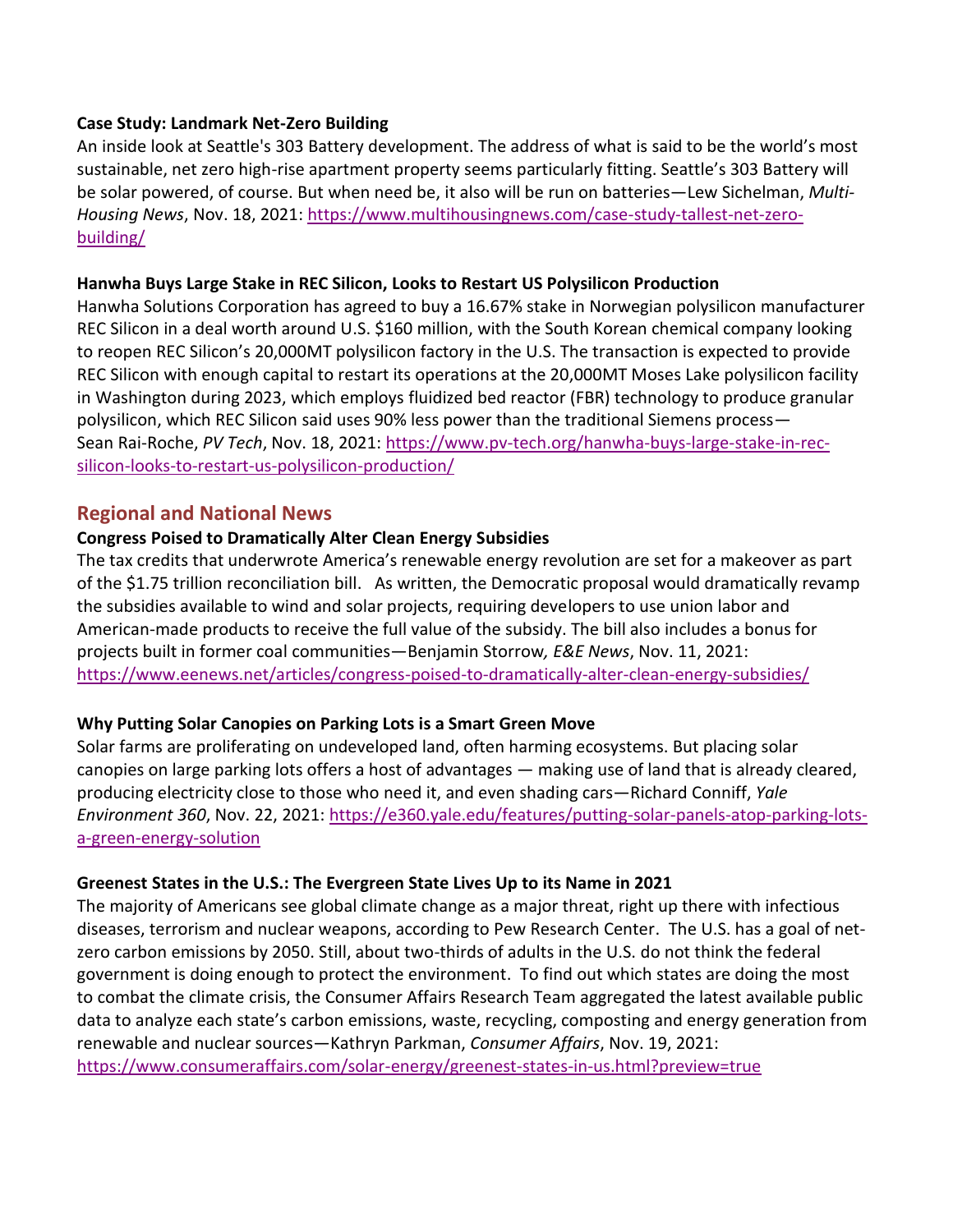# **Agrivoltaics**

#### **Bees, Sheep, Crops: Solar Developers Tout Multiple Benefits**

Silflower was among native plants that blanketed the vast North American prairie until settlers developed farms and cities. Nowadays confined largely to roadsides and ditches, the long-stemmed cousin of the sunflower may be poised for a comeback, thanks to solar energy—Heather Ainsworth, John Flesher and Tammy Webber, *GoSkagit*, Nov. 4, 2021:

[https://www.goskagit.com/news/ap\\_business/bees-sheep-crops-solar-developers-tout-multiple](https://www.goskagit.com/news/ap_business/bees-sheep-crops-solar-developers-tout-multiple-benefits/article_e18cfc6b-cb79-505a-a9ed-5d963b05ce41.html/)[benefits/article\\_e18cfc6b-cb79-505a-a9ed-5d963b05ce41.html/](https://www.goskagit.com/news/ap_business/bees-sheep-crops-solar-developers-tout-multiple-benefits/article_e18cfc6b-cb79-505a-a9ed-5d963b05ce41.html/)

#### **Which Crops Pair Well with Solar?**

The U.S. Department of Agriculture's National Institute of Food and Agriculture awarded the University of Illinois a \$10 million grant for an agrivoltaics project called [Sustainably Colocating Agricultural and](https://cris.nifa.usda.gov/cgi-bin/starfinder/0?path=fastlink1.txt&id=anon&pass=&search=R=94424&format=WEBLINK)  [Photovoltaic Electricity Systems](https://cris.nifa.usda.gov/cgi-bin/starfinder/0?path=fastlink1.txt&id=anon&pass=&search=R=94424&format=WEBLINK) (SCAPES). The project seeks to provide interdisciplinary scientific knowledge, along with extension and education programs, to study sustainable agrivoltaic designs in various combinations of crop species. Row crops, foraging crops (for livestock), and specialty crops all will be studied across three biophysically diverse regions of the United States.: Illinois, Colorado, and Arizona—John Fitzgerald Weaver, *pv magazine*, Nov. 9, 2021: [https://www.pv](https://www.pv-magazine.com/2021/11/09/which-crops-pair-well-with-solar)[magazine.com/2021/11/09/which-crops-pair-well-with-solar](https://www.pv-magazine.com/2021/11/09/which-crops-pair-well-with-solar)

#### **Agrivoltaic Pilot Program on Maine Blueberry Farm Set to Provide Critical Dual-Use Insights**

From increasing crop production and solar panel efficiency, to providing new land prospects in the face of dwindling solar project sites, to creating a sustainable, long-term food supply, there are myriad reasons why agrivoltaics, or the colocation of solar generating facilities with productive agricultural land, has grown rapidly from about 5 MW of installed solar capacity in 2012 to nearly 3 GW in 2020— Lisa DeMarco, *Solar Power World*, Nov. 15, 2021:

[https://www.solarpowerworldonline.com/2021/11/agrivoltaic-pilot-program-set-to-provide-critical](https://www.solarpowerworldonline.com/2021/11/agrivoltaic-pilot-program-set-to-provide-critical-insights/)[insights/](https://www.solarpowerworldonline.com/2021/11/agrivoltaic-pilot-program-set-to-provide-critical-insights/)

### **Agrivoltaics Clearinghouse Launches to Share Info on Matching Solar with Farming**

Solar installations may cover more than 3 million acres of the United States over the next decade, opening the door for PV to be paired with agricultural land to produce food, conserve ecosystems, and maximize income for farmers. This opportunity led the National Center for Appropriate Technology to launch what it said is the nation's first [AgriSolar Clearinghouse](https://www.agrisolarclearinghouse.org/) to connect farmers, ranchers, land managers, solar developers, and researchers with information about co-locating solar and agriculture— Ryan Kennedy, *PV Magazine*, Nov. 19, 2021: [https://pv-magazine-usa.com/2021/11/19/agrivoltaics](https://pv-magazine-usa.com/2021/11/19/agrivoltaics-clearinghouse-launches-to-share-info-on-matching-solar-with-farming/)[clearinghouse-launches-to-share-info-on-matching-solar-with-farming/](https://pv-magazine-usa.com/2021/11/19/agrivoltaics-clearinghouse-launches-to-share-info-on-matching-solar-with-farming/)

### **Beneath Solar Panels, the Seeds of Opportunity Sprout:** *Low-Impact Development of Solar Installations Could Be Win-Win-Win for Food, Water, and Renewable Energy*

On a humid, overcast day in central Minnesota, a dozen researchers crouch in the grass between rows of photovoltaic (PV) solar panels. Only their bright yellow hard hats are clearly visible above the tall, nearly overgrown prairie grasses—which are growing exactly as expected—Harrison Dreves, *Renewable Energy World*, Nov. 22, 2021: [https://www.nrel.gov/news/features/2019/beneath-solar-panels-the](https://www.nrel.gov/news/features/2019/beneath-solar-panels-the-seeds-of-opportunity-sprout.html)[seeds-of-opportunity-sprout.html](https://www.nrel.gov/news/features/2019/beneath-solar-panels-the-seeds-of-opportunity-sprout.html)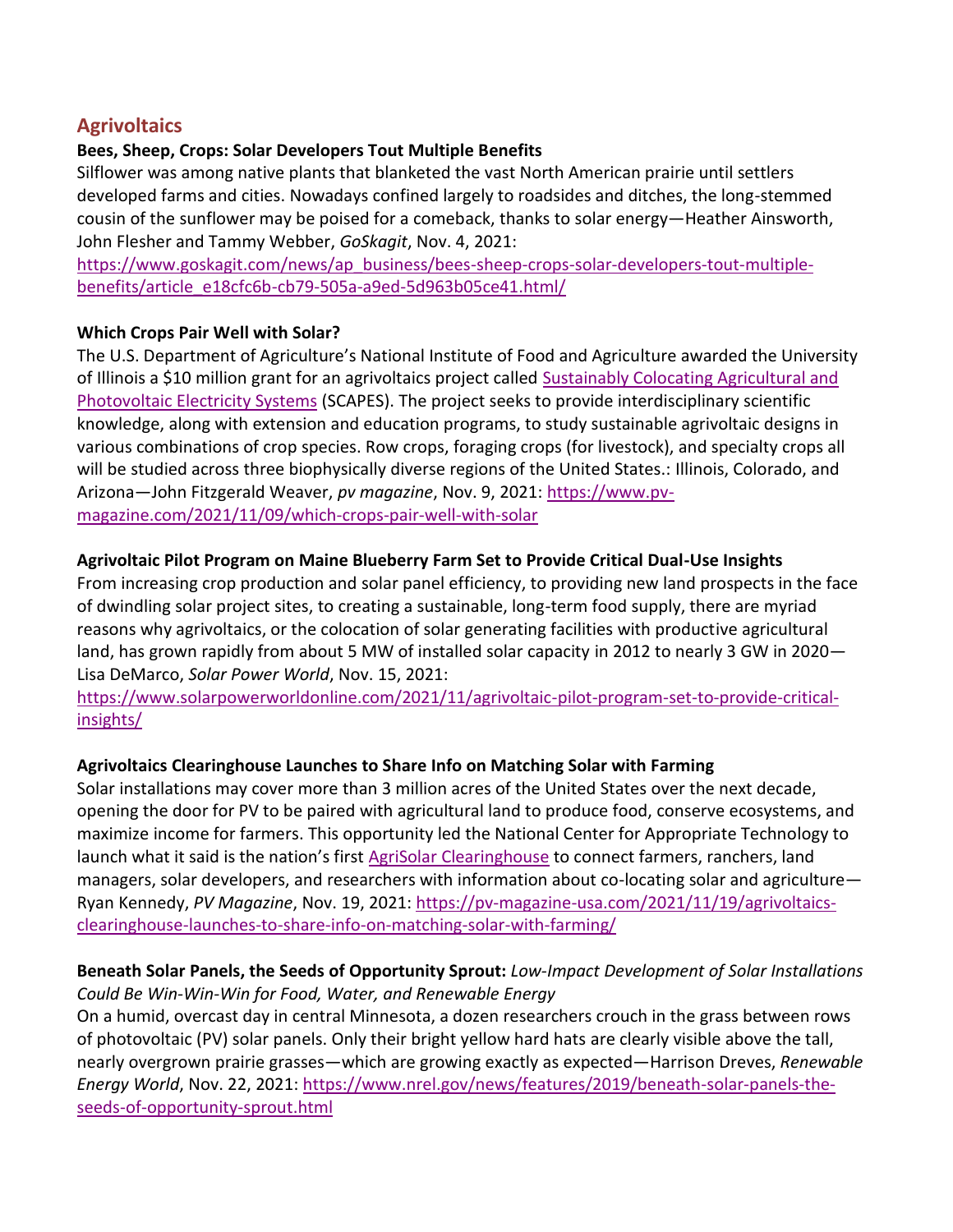# **Solar Panel Recycling**

### **Used Solar Panels are Powering the Developing World**

A few years ago, I visited a dusty warehouse selling second-hand clothes in Cotonou, Benin. In the back, behind bundles of used Canadian T-shirts, were two pallets of unboxed solar panels. I assumed they were destined for the roof. One of the employees told me otherwise. 'Our boss sells them to his customers across the border,' she said, referring to Nigeria. 'They use them for water pumps on the farms.' A few minutes later, the boss showed up and told me that he expected second-hand solar would soon be a bigger business than the centuries-old, multibillion-dollar used-clothing trade—Adam Minter, *Recycling International,* Nov. 19, 2021: [https://recyclinginternational.com/e-scrap/used-solar-panels](https://recyclinginternational.com/e-scrap/used-solar-panels-are-powering-the-developing-world/47066/)[are-powering-the-developing-world/47066/](https://recyclinginternational.com/e-scrap/used-solar-panels-are-powering-the-developing-world/47066/)

# **Workforce Development & Training**

### **Nonprofit Grid Alternatives Trains Women for Careers in Solar**

A growing number of women work in the solar industry, but they still account for less than a third of solar jobs. To prepare more women for employment in the industry, the national nonprofit Grid Alternatives runs free training programs and, before the pandemic, partnered on annual women-only solar builds—YCC Team, *Yale Climate Connections*, Nov. 9, 2021:

[https://yaleclimateconnections.org/2021/11/nonprofit-grid-alternatives-trains-women-for-careers-in](https://yaleclimateconnections.org/2021/11/nonprofit-grid-alternatives-trains-women-for-careers-in-solar/)[solar/](https://yaleclimateconnections.org/2021/11/nonprofit-grid-alternatives-trains-women-for-careers-in-solar/)

### **From Service to Solar: Advancing Solar Career Pathways for Military Talent**

Rob Riley studied geology as an undergraduate before he went on to serve in the Army, where he led a 270-person training organization at the U.S. Infantry School and managed Army facilities worth \$4 million. When it came time to transition to civilian life, the IREC-led Solar Ready Vets Fellowship led him to an opportunity at Silicon Ranch, a solar developer based in Nashville, Tennessee—Megan Howes, IREC*, Blog*, Nov. 11,2021: [https://irecusa.org/blog/workforce-development-training/from-service-to](https://irecusa.org/blog/workforce-development-training/from-service-to-solar-advancing-solar-career-pathways-for-military-talent/)[solar-advancing-solar-career-pathways-for-military-talent/](https://irecusa.org/blog/workforce-development-training/from-service-to-solar-advancing-solar-career-pathways-for-military-talent/)

# **Conferences and Webinars**

### **[Technical Assistance Available for Clean Energy Transition Plans](https://lnks.gd/l/eyJhbGciOiJIUzI1NiJ9.eyJidWxsZXRpbl9saW5rX2lkIjoxMDUsInVyaSI6ImJwMjpjbGljayIsImJ1bGxldGluX2lkIjoiMjAyMTExMTUuNDg4OTM1MDEiLCJ1cmwiOiJodHRwczovL3d3dy5lbmVyZ3kuZ292L2NvbW11bml0aWVzTEVBUC9jb21tdW5pdGllcy1sZWFwIn0.2ZfEi9k-6P551QIL73E3GOT3w_UwsQn1Eag5beVNAew/s/166761740/br/121006163612-l)**

U.S. DOE announced up to \$16 million for the Communities Local Energy Action Program (LEAP), which will provide technical assistance services to support 24-36 communities as they develop communitydriven clean energy transition plans. This new pilot program supports communities currently experiencing either direct environmental justice impacts or direct economic impacts from a shift away from historical reliance on fossil fuels. [Register for an informational webinar](https://lnks.gd/l/eyJhbGciOiJIUzI1NiJ9.eyJidWxsZXRpbl9saW5rX2lkIjoxMDYsInVyaSI6ImJwMjpjbGljayIsImJ1bGxldGluX2lkIjoiMjAyMTExMTUuNDg4OTM1MDEiLCJ1cmwiOiJodHRwczovL3d3dy56b29tZ292LmNvbS93ZWJpbmFyL3JlZ2lzdGVyL1dOX21mREhYYlphVHJpLW8yV1hlU3k0Z3cifQ.V-T85fGJuAwMoqqypf6bMTDlkTmhNHUDW8dtrE6WIk0/s/166761740/br/121006163612-l) on **Dec. 7** here: <https://www.energy.gov/communitiesLEAP/events/office-hours-2> and for the LEAP program by **Dec. 15 at 5 p.m. ET** to apply by **Dec. 17 at 5 p.m. ET** here: <https://www.energy.gov/communitiesLEAP/communities-leap>

# **A Train-The-Trainers REAP Workshop (Webinar): Wednesday, Dec. 8, 2021 12:00 p.m. PT**

There have been some recent updates to Rural Energy for America Program (REAP) policies and regulations, and expected changes to the grant package and materials, too, within the next few months. It can be difficult for contractors, especially newer to the REAP application process, to keep track of all